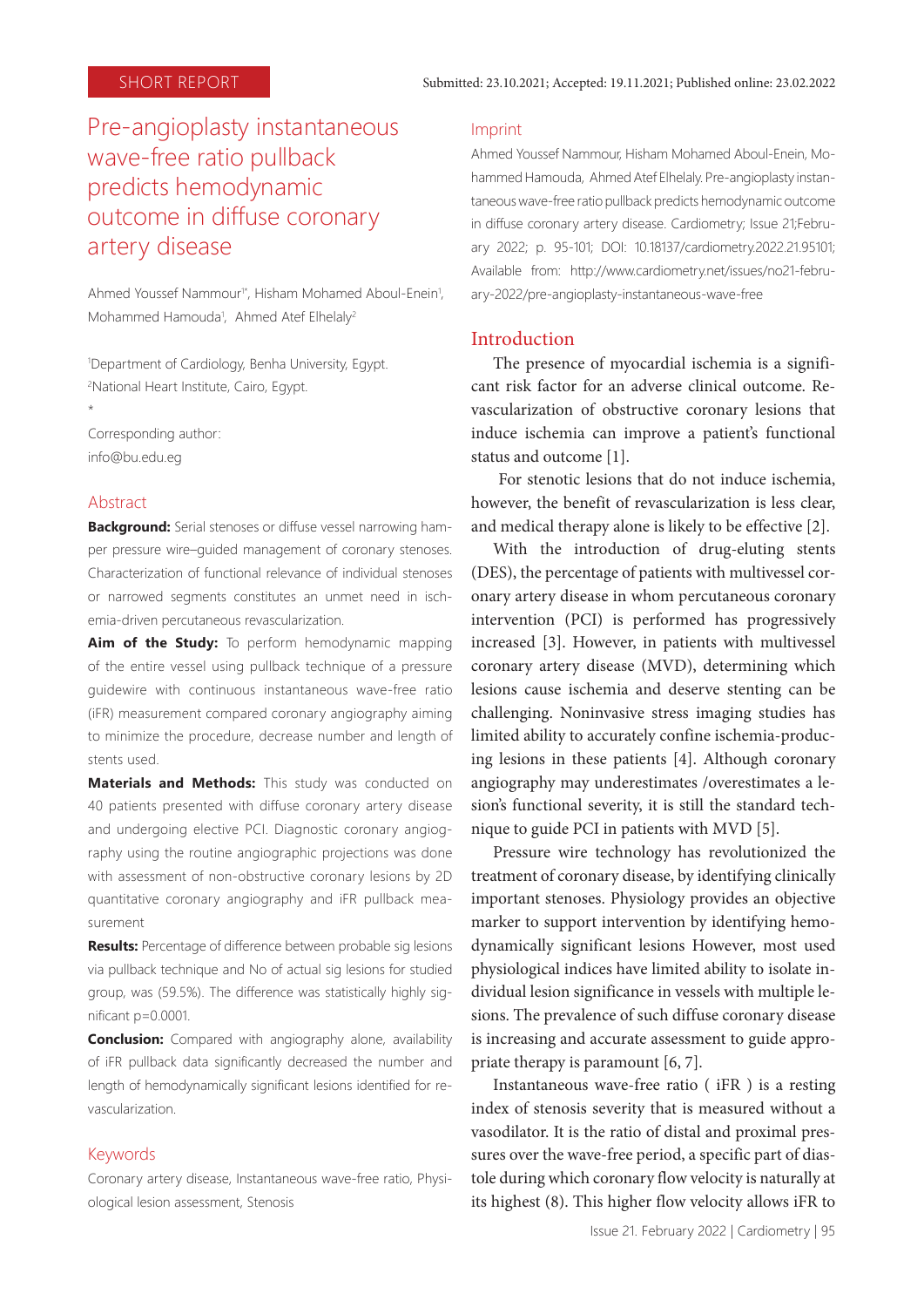assess higher pressure gradients across stenoses than possible by using the complete cardiac cycle whilst also preserving the key characteristic of constant flow [9]. For the iFR-only strategy, the used a cut-off value of 0.89 below which it is considered a significant stenosis [10].

As a result, iFR has a greater ability to identify small gradients pertinent to the assessment of a diffusely diseased vessel [9,11].

The value of mapping the iFR intensity in diffusely diseased vessels enables identification of any focal areas of disease that may cause the predominant pressure loss, and therefore be targeted for percutaneous intervention. The percentage contribution of pressure loss can be displayed to assist decision-making. The mapping can be displayed in a number of different ways. With co-registration, the pressure wire pullback can become integrated with the angiographic findings to enhance the ease of understanding of the data. 'Dots' representing units of pressure loss can help identify which stenoses are most hemodynamically important. In addition, iFR intensity plotted as a function of distance can give additional information regarding the length over which the pressure drop occurs. This may assist in identifying which lesions in the vessel contribute most to pressure loss and allow operators to estimate the physiological length of a stenosis to help decide between different revascularization strategies [12].

Quantitative coronary angiography (QCA) can be used as another method to help assessment of the coronary lesions. Although intravascular ultrasound (IVUS) currently yields the most accurate measurements of vessel geometry and lesion severity [13]. QCA measurements can be performed on existing standard coronary angiography images without the need for additional time or equipment during the procedure [14].

Resistance to coronary blood flow can be divided into three major components: epicardial arteries, arterioles and microcirculatory resistance arteries and extravascular resistance. There is no measurable pressure drop in the epicardial arteries although in the presence of hemodynamically significant epicardial artery narrowing (more than 50% diameter reduction), the resistance at this level contributes as an important component to the total coronary resistance [15].

### Aim of the work

To perform hemodynamic mapping of the entire vessel using pullback technique of a pressure guidewire with continuous instantaneous wave-free ratio (iFR) measurement compared coronary angiography aiming to minimize the procedure, decrease number and length of stents used.

# Patient and methods

This non randomized controlled trial was conducted at Cardiology Department, Benha University and NHI during the period from August 2020 to August 2021. The study included a group of 40 patients presented with diffuse coronary artery disease and undergoing elective PCI.

#### Inclusion Criteria

Patients undergoing elective PCI with diffuse coronary artery disease.

#### Exclusion criteria

The individuals with the following criteria were excluded from our study; acute MI, simple obstructive and non-obstructive coronary artery lesions, LM lesions, small vessel disease less than 2 mm diameters and myocardial bridge.

### Withdrawal criteria

The patient has the right to withdraw from the study at any time without any negative consequence on the treatment plane.

#### All patients were subjected to the following

Complete history taking including age, gender and presence of risk factors for CAD, physical examination, twelve leads ECG, laboratory investigations and echocardiography.

### Coronary angiography and PCI

Coronary angiography was performed using conventional approaches. Patients underwent a diagnostic coronary angiogram according to the routine clinical practice of the participating center. Angiographic inclusion criteria included the presence of a  $\geq 40\%$ stenosis by visual estimate in any major epicardial vessels or any major branch. After angiography, the angiographic images were reviewed, and operators were asked to prospectively document their plans for angioplasty on an electronic case report form. Specifically, operators were required to record the number of angiographically significant lesions and the total lesion length(s) requiring stenting for each patient. This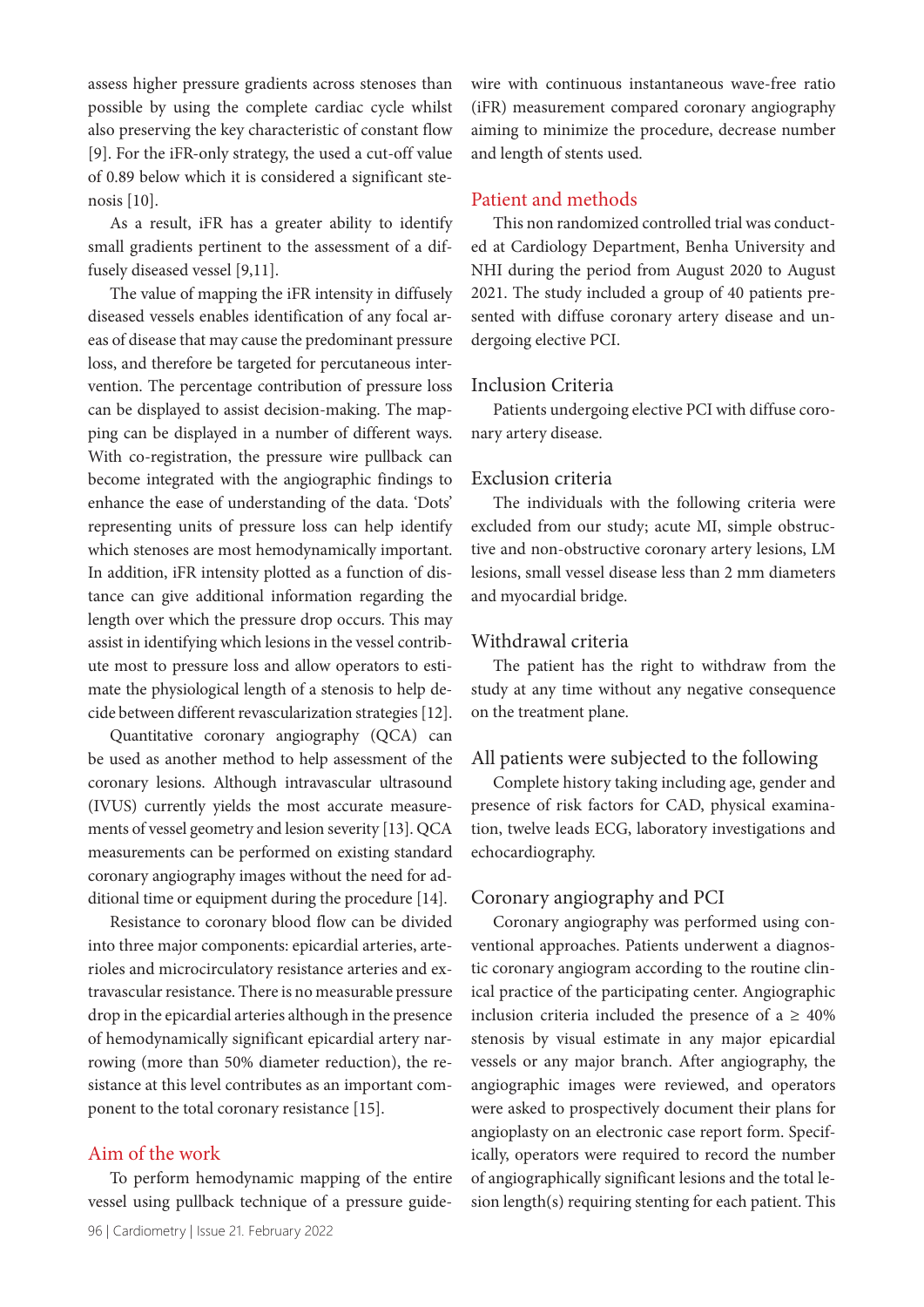planning phase, based on visual assessment of angiographic data, was completed before any physiological measurements with iFR pullback.

### iFR pullback measurement

Intracoronary nitrates (300 mg) were administered in all cases before pressure wires were introduced. Pressure wire (Prestige guide wire PLUS/Verrata guide wire; Philips/Volcano, Amsterdam, the Netherlands) normalization was performed at the coronary ostia before each recording and before resting pressure wire pullback was performed. iFR was measured in the distal position of the target vessel, followed by an iFR pullback recording along the length of the vessel under resting conditions. Pressure wire pullback was performed in a manual (96.4%) or mechanized manner (3.6%) using Volcano pullback device R100. Pullback speed was w0.5 to 1.0 mm/s and was continued until the pressure sensor reached the left main stem ostium or right coronary ostium. During the pressure wire pullback, regular fluoroscopic recordings of the wire position were performed with accompanying bookmarks on the iFR pullback trace. This allowed operators to determine the trans-stenotic pressure gradient (in iFR units) for each lesion of interest along the entire length of the diseased vessel. In this study, automatic coregistration of the iFR pullback curve with the angiogram was not yet available and thus was not performed.

# Post-PCI iFR prediction

According to the aforementioned technique, iFR pullback was used to quantify the iFR gradient at each lesion location of interest along the length of the vessel. The predicted post-PCI iFR (iFRpred) was calculated by summation of the iFR gradient(s) with the distal vessel iFR value. In line with the threshold value used in recent iFR clinical outcome trials (3,4), a post-PCI iFR value ≤ 0.89 was considered suboptimal. Accordingly, operators tailored their PCI approach to achieve a post-PCI iFR value >0.89. At this stage, operators were once more asked to record their interventional strategy with respect to the number and length of lesions to stent based on the addition of iFR pullback to angiogram data.

# Post-PCI iFR measurement

Angioplasty was performed as per usual clinical practice using third generation drug-eluting stents, which were all angiographically optimized. Following successful PCI, measurement of the observed post-angioplasty iFR (iFRobs) was performed with the pressure sensor positioned at an identical coronary location as before.

## Statistical analysis

All data were collected, tabulated and statistically analyzed using (IBM SPSS Statistics for Windows, Version 23.0. Armonk, NY: IBM Corp.2015). Quantitative data were expressed as the mean  $\pm$  SD & median (range), and qualitative data were expressed as & (percentage). Wilcoxon Signed Ranks Test was used to compare between two paired of not normally distributed variable. McNemar test was used to compare between two paired of categorical variable. All tests were two sided.

# Results

Table 1

Demographic data for studied group

| variables                           | Studied group (n=40)          |
|-------------------------------------|-------------------------------|
| Age per year<br>Mean $+SD$<br>range | $56.87 \pm 8.63$<br>$38 - 74$ |
| sex<br>Males<br>Females             | 24(60%)<br>16(40%)            |
| <b>HTN</b>                          | 24 (60%)                      |
| DМ                                  | 26 (65%)                      |
| Dyslipidemia                        | 25 (62.5%)                    |
| Smoking                             | 22 (55%)                      |

This table shows the mean age of all studied patients was  $56.87\pm8.63$  years with range (38-74), 24 of them males (60%), HTN represented 60%, DM 65.0%, dyslipidemia, 62.5% and smokers represented 55%.

#### Table 2

Difference between No of probable sig lesions via 2D assessment and No of actual sig lesions by IFR among studied group (n.40)

|               | No of          | No of          | Per-    | W    |        |
|---------------|----------------|----------------|---------|------|--------|
|               | probable       | actu-          | cent-   |      |        |
|               | sig lesions    | al sig         | age of  |      |        |
|               | by 2D as-      | lesions        | differ- |      |        |
|               | sessment       | After IFR      | ence    |      |        |
| Mean $\pm$ SD | $3.7 \pm 0.93$ | $1.5 \pm 0.64$ |         |      |        |
| Median        |                |                | (59.5%) | 5.58 | 0.0001 |
| Range         | $(2-6)$        | $(1-3)$        |         |      | (HS)   |

W = Wilcoxon Signed Ranks Test  $(HS) p < 0.001$  highly significant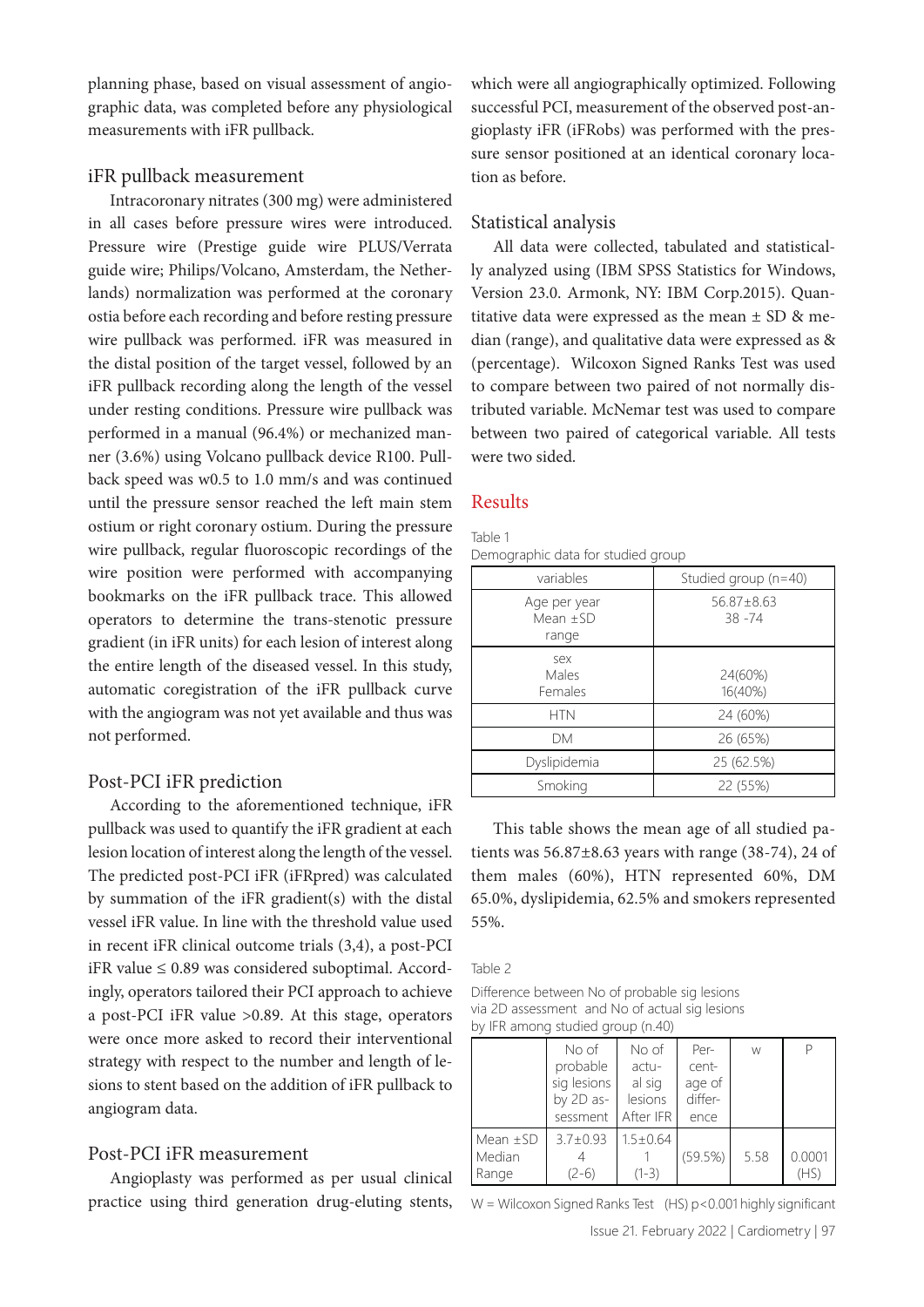The above table shows median of lesion via 2D assessment was 4 with range (2-6) higher than detected actually. Percentage of difference between probable sig lesions via 2D assessment and No of actual sig lesions by IFR for studied group, was (59.5%). The difference statistically highly significant p=0.0001.

#### Table 3

Difference between length expected to be covered mm via 2D assessment and area actually covered after IFR assessment mm among studied group (n. 40)

|                                     | Length<br>expected<br>to be<br>covered<br>(mm) | Length<br>covered<br>after IFR<br>(mm) | Percent-<br>age of<br>differ-<br>ence | W    |                |
|-------------------------------------|------------------------------------------------|----------------------------------------|---------------------------------------|------|----------------|
| Mean<br>$\pm$ SD<br>Median<br>Range | $61.3 \pm$<br>12.56<br>59<br>$(38-92)$         | $36.3+$<br>19.25<br>37<br>$(0-72)$     | $(40.8\%)$                            | 5.37 | 0.0001<br>(HS) |

W = Wilcoxon Signed Ranks Test (HS) p<0.001 highly significant

The above table shows median length expected to be covered ( mm) via 2D assessment was 59 with range (38–92) higher than detected actually by IFR. Percentage of difference between length expected to be covered (mm) via 2D assessment and area covered (mm) after IFR study for studied group, was (40.8 %).The difference statistically highly significant p=0.0001.

#### Table 4

Comparison between need of stents expected via 2D assessment and stent deployed after IFR study for studied group (n.40)

|                 | Expected<br>stent needed<br>n. (%) | stent<br>deployed<br>n. (%) | MC p  |
|-----------------|------------------------------------|-----------------------------|-------|
| Stent needed    | 40(100.0)                          | 34(85)                      | 0.031 |
| No Stent needed | 0 (0.0)                            | 6(15                        | (S)   |

MC-Nemar test (S) p<0.05 significant

This table shows all patients Stent needed via pullback technique. while only 34(85%) actually need stent application the difference statistically significant p<0.05.

#### Table 5

Comparison between number need of stents expected and number stent deployed after pullback technique for studied group (n.40)

|           | number need<br>of stents<br>expected<br>n. (%) | Number stent<br>deployed<br>n. (%) | MCp    |  |  |
|-----------|------------------------------------------------|------------------------------------|--------|--|--|
| one stent |                                                |                                    |        |  |  |
| yes       | 1(2.5%)                                        |                                    | 0.0001 |  |  |
| Nο        | 39(97.5%)                                      | 17(42.5%)                          | (HS)   |  |  |

98 | Cardiometry | Issue 21. February 2022

|              | number need<br>Number stent<br>of stents<br>deployed<br>expected<br>n. (%)<br>n. (%) |            | MCp    |  |  |
|--------------|--------------------------------------------------------------------------------------|------------|--------|--|--|
|              |                                                                                      | Two stents |        |  |  |
| yes          | 25 (62.5%)                                                                           | 11(27.5%)  | 0.015  |  |  |
| No           | 15(37.5%)                                                                            | 29(72.5%)  | (S)    |  |  |
| Three stents |                                                                                      |            |        |  |  |
| yes          | 14 (35%)                                                                             | $0(0.0\%)$ | 0.0001 |  |  |
| No           | 26(65%)                                                                              | 40(100%)   | (HS)   |  |  |

MC-Nemar test (S) p<0.05 significant (HS) p<0.001 highly significant

This table show s one Stent needed via pullback technique is lower than stent deplored p=0.0001. Moreover 25(62.5%) of patients need two stent via pullback technique versus 11(27.5%) of patients need actually two stent application the difference statistically significant p=0.015. finally 14(35%) of patients need three stent via pullback technique but non of patients need actually three stents application the difference statistically highly significant p=0.0001.It obvious there is discrepancy between Stent needed via pullback technique and actual number of stents needed.

Table 6

Multiple linear regression model for predict area covered mm among studied patients (n.40):

|                                           | Unstandardized<br>Coefficients |               |       |        |       |                |
|-------------------------------------------|--------------------------------|---------------|-------|--------|-------|----------------|
|                                           | ß                              | Std.<br>Error | t     | Sig.   |       | R <sub>2</sub> |
| (Constant)                                | $-68.019$                      | 23.574        |       |        |       |                |
| length<br>expected to<br>be covered<br>mm | 0.844                          | 0.206         | 4.101 | 0.0001 | 0.607 | 0.369          |
| age per<br>vears                          | 0.924                          | 0.299         | 3.086 | 0.004  |       |                |

Regression coefficients(β): represent the mean change in the dependent variable (area covered mm ) for one unit of change in the predictor variables. (Std. Error ): are the standard errors of the regression coefficients

R square = 36.9 % of predictors Model ANOVA: F=10.8, p=0.0001

Significant predictors of area covered mm were length expected to be covered mm by (Wave-Free Ratio Pullback) and patient's age per years.

Significant predictor of number of affected area was No of probable sig lesions by (Wave-Free Ratio Pullback).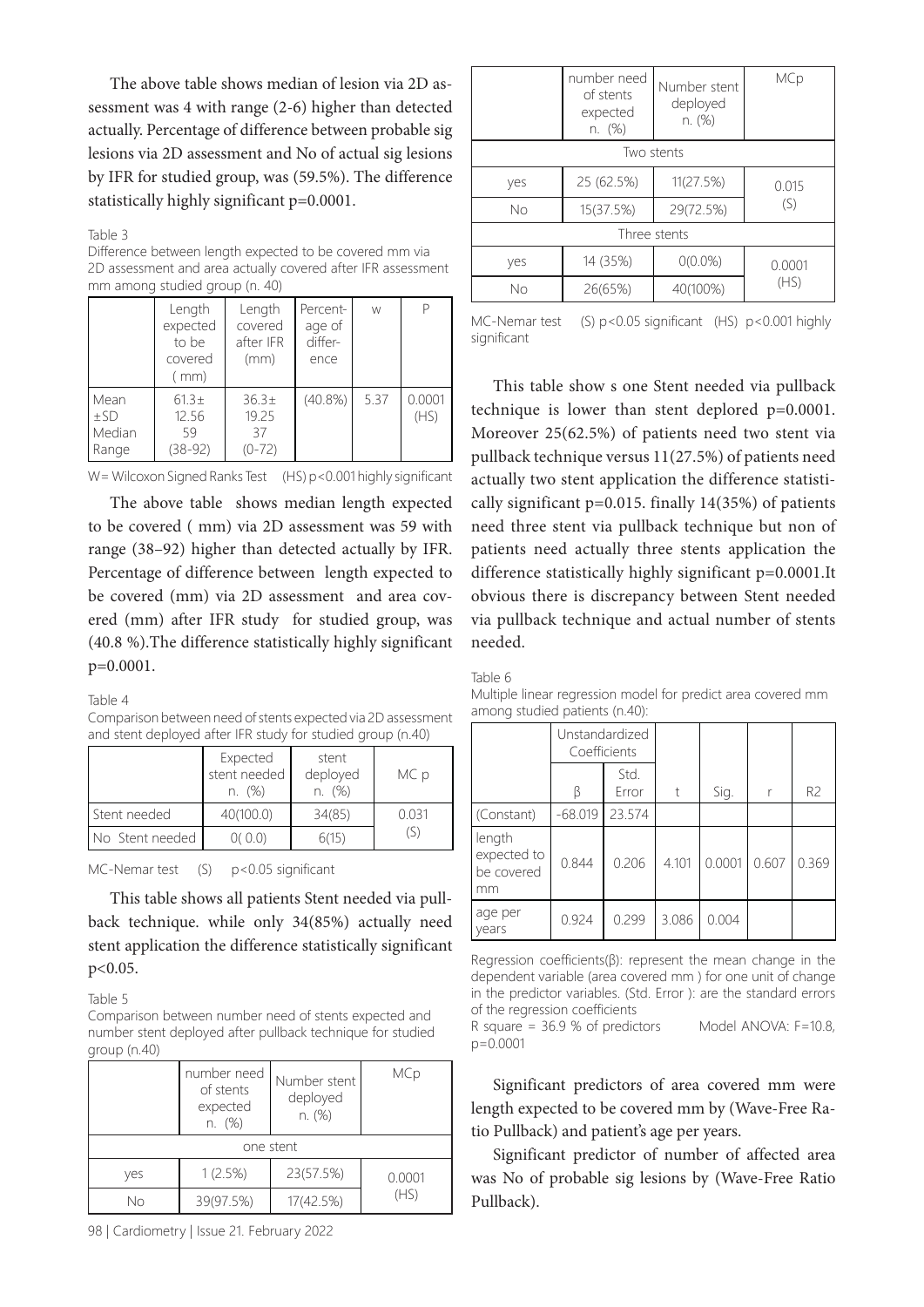Table 7

Simple linear regression model for prediction of number of affected area among studied patients (n.40):

|                                 | Unstandard-<br>ized Coeffi-<br>cients |               |      |        |       |                |
|---------------------------------|---------------------------------------|---------------|------|--------|-------|----------------|
|                                 |                                       | Std.<br>Error | t    | Sig.   |       | R <sub>2</sub> |
| (Constant)                      | 0.015                                 |               |      |        |       |                |
| No of proba-<br>ble sig lesions | 0.405                                 | 0.090         | 4.52 | 0.0001 | 0.591 | 0.35           |

Regression coefficients(β): represent the mean change in the dependent variable (area covered mm ) for one unit of change in the predictor variables. (Std. Error ): are the standard errors of the regression coefficients

R square = 35 % of predictor Model ANOVA: F=20.426, p=0.0001

# **Discussion**

In our study we aimed to perform hemodynamic mapping of the entire vessel using pullback technique of a pressure guidewire with continuous instantaneous wave-free ratio (iFR) measurement compared coronary angiography aiming to minimize the procedure, decrease number and length of stents used.

In the current study, the median of lesion via 2D assessment was 4 with range (2-6) higher than detected actually. Percentage of difference between probable sig lesions via 2D assessment and No of actual sig lesions by IFR for studied group, was (59.5%). The difference statistically highly significant p=0.000. In agreement with our study, Kikuta et al. [16] found that the number of coronary lesions determined as hemodynamically significant according to angiographic appearance versus iFR pullback. In 47 of 159 patients (30%) and in 52 of 168 vessels (31%), the number of lesions to treat was changed after iFR pullback measurement. On a per-patient basis, the addition of iFR pullback data decreased the number of lesions identified for revascularization from 1.42±0.05 following angiographic assessment alone to  $1.23 \pm 0.05$  ( $p = 0.0001$  for difference).

In the present study, median length expected to be covered via 2D assessment was 59 with range (38-92) higher than detected actually by IFR. Percentage of difference between length expected to be covered via 2D assessment and area covered (mm) after IFR study for studied group, was (40.8 %).The difference statistically highly significant p=0.0001. In agreement with our study, Kikuta et al. [16] found that the availability of iFR pullback data decreased the total lesion length identified for revascularization from 31.3±1.3 mm after angiography alone to 26.9±1.3 mm after iFR

pullback (p < 0.0001 for difference). Disagreement between total lesion length identified by angiography alone and iFR pullback occurred in 118 patients (74%) in 121 vessels (72%).

Also, all patients needed stent via pullback technique while only 85% actually need stent application via 2D assessment, leading to a fewer stents placed per patient. The difference was statistically significant p<0.05. This came in agreement with Younus, et al., [17], who found that there were significantly fewer hemodynamically significant lesions as assessed by iFR, leading to a fewer stents placed per patient.

The ease of iFR measurement facilitates and encourages the measurement of multiple vessels. And also, iFR-GRADIENT showed there was a significant decrease in the number and length of hemodynamically significant lesions planned for revascularization [18]. Also, Kikuta et al. [16] demonstrates in their multicenter registry study that online iFR pullback performed under resting conditions predicted the physiological outcome of PCI with a high degree of accuracy. They found that Compared with angiography alone, availability of iFR pullback data significantly decreased the number and length of hemodynamically significant lesions identified for revascularization. Overall, revascularization procedural planning was altered in nearly one-third of patients.

Park et al. [19] found that before physical PCI is commenced, iFR pullback data can inform the clinician whether their proposed strategy will improve coronary physiology sufficiently to achieve a physiologically favorable outcome.

The iFR grounds on the concept that at a specific time in diastole – the so-called wave-free period – intracoronary pressure and flow decline together in a linear fashion, whereas microvascular resistance remains more stable and significantly lower than the rest of cardiac cycle. Therefore, over this period, the pressure gradient across coronary stenosis can be measured obviating generating hyperemia through adenosine infusion. Another advantage of iFR is the ability to individually assess lesions severity in the context of diffuse vessel disease. Specifically, by using the coregistration of the iFR pullback trace and the coronary angiogram (ie, plotting measured values directly over angiographic views), iFR is able to detect lesion-specific pressure drop along the whole length of the vessel and differentiate focal from diffuse coronary disease. This allows the cardiologist to (1) prop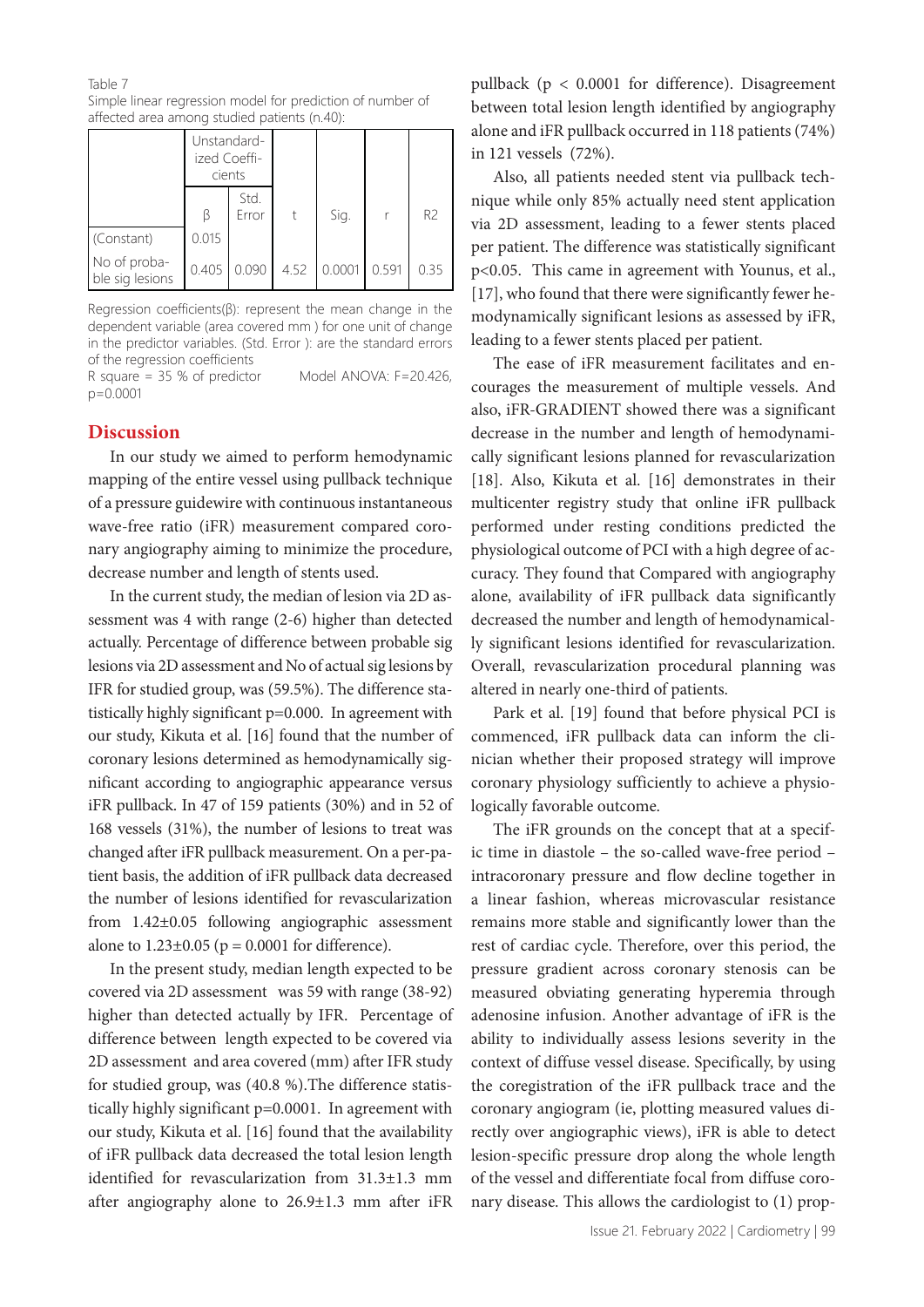erly identify which lesion/s should be treated (if any), (2) accurately predict to what extent coronary physiology will improve after PCI per each lesion, and (3) confidently decide the number, length, and position of stents to be used to pursue a successful procedure (20).

iFR showed excellent diagnostic test characteristics when compared with other invasive and non-invasive measures of stenosis severity and myocardial ischaemia [21].

In the present study, significant predictors of area covered mm were length expected to be covered mm by (Wave-Free Ratio Pullback) and patient's age per years. Kikuta et al. [16] found that the only univariate and multivariate predictor identified for the difference between both groups was iFR pullback measurement in culprit vessels in patients with acute coronary syndrome (ACS). Age, sex, diabetes mellitus, hypertension, hyperlipidemia, creatinine, smoker, pre-PCI iFR, and number of lesions were not significant predictors of the difference between both groups. Jeremias, [22] found that the available clinical evidence strongly supports the current practice of an ischemia-guided revascularization strategy, in which lesions with abnormal invasive physiology benefit from revascularization, whereas lesions with negative physiology can be safely deferred. It seems that this basic principle holds true regardless of whether FFR or iFR is used for clinical decision-making.

Furthermore, iFR showed excellent diagnostic test characteristics when compared with other invasive and non-invasive measures of stenosis severity and myocardial ischaemia such as the hyperaemic stenosis resistance index, coronary flow reserve (CFR), and positron emission tomography [21].

# Conclusion

This study demonstrates that iFR pullback performed under resting conditions predicted the physiological outcome of PCI with a high degree of accuracy. Compared with angiography alone, availability of iFR pullback data significantly decreased the number and length of hemodynamically significant lesions identified for revascularization.

### Limitations:

• The selection bias cannot be excluded because the patient enrollment was not totally consecutive and the selection of target vessels was left to the discretion of operators. However, patients were prospectively recruited for a short period of time to minimize the bias.

- Although we assessed iFR gradients on the basis of coronary segments, it also might have been possible to assess them based on coronary lesions. However, since our target vessels consist of not only tandem but also focal and diffuse lesions, the segmental assessment was the only way to assess the reproducibility in our population.
- Potential sources of operator error include differences in the mental coregistration of the angiographic position of the pressure gradient on the iFR pullback curve. In this study, operators were required to observe physiological pullback data and angiographic information at the same time and mentally coregister the 2 pieces of information.
- Furthermore, visual angiographic grading of lesion length is likely to have varied between operators, but this practice remains representative of routine clinical care.

# Financial support and sponsorship Nil

### Statement on ethical issues

Research involving people and/or animals is in full compliance with current national and international ethical standards.

# Conflict of interest

None declared.

### Author contributions

The authors read the ICMJE criteria for authorship and approved the final manuscript.

### References

1. Erne P, Schoenenberger AW, Burckhardt D, et al. Effects of percutaneous coronary interventions in silent ischemia after myocardial infarction: the SWISSI II randomized controlled trial. JAMA 2007; 297:1985-91.

2. Pijls NH, van Schaardenburgh P, Manoharan G, et al. Percutaneous coronary intervention of functionally nonsignificant stenosis: 5-year follow-up of the DE-FER Study. J Am Coll Cardiol 2007; 49:2105-11.

3. Ong AT, van Domburg RT, Aoki J, Sonnenschein K, Lemos PA, Serruys PW. Sirolimus-eluting stents remain superior to bare-metal stents at two years: mediumterm